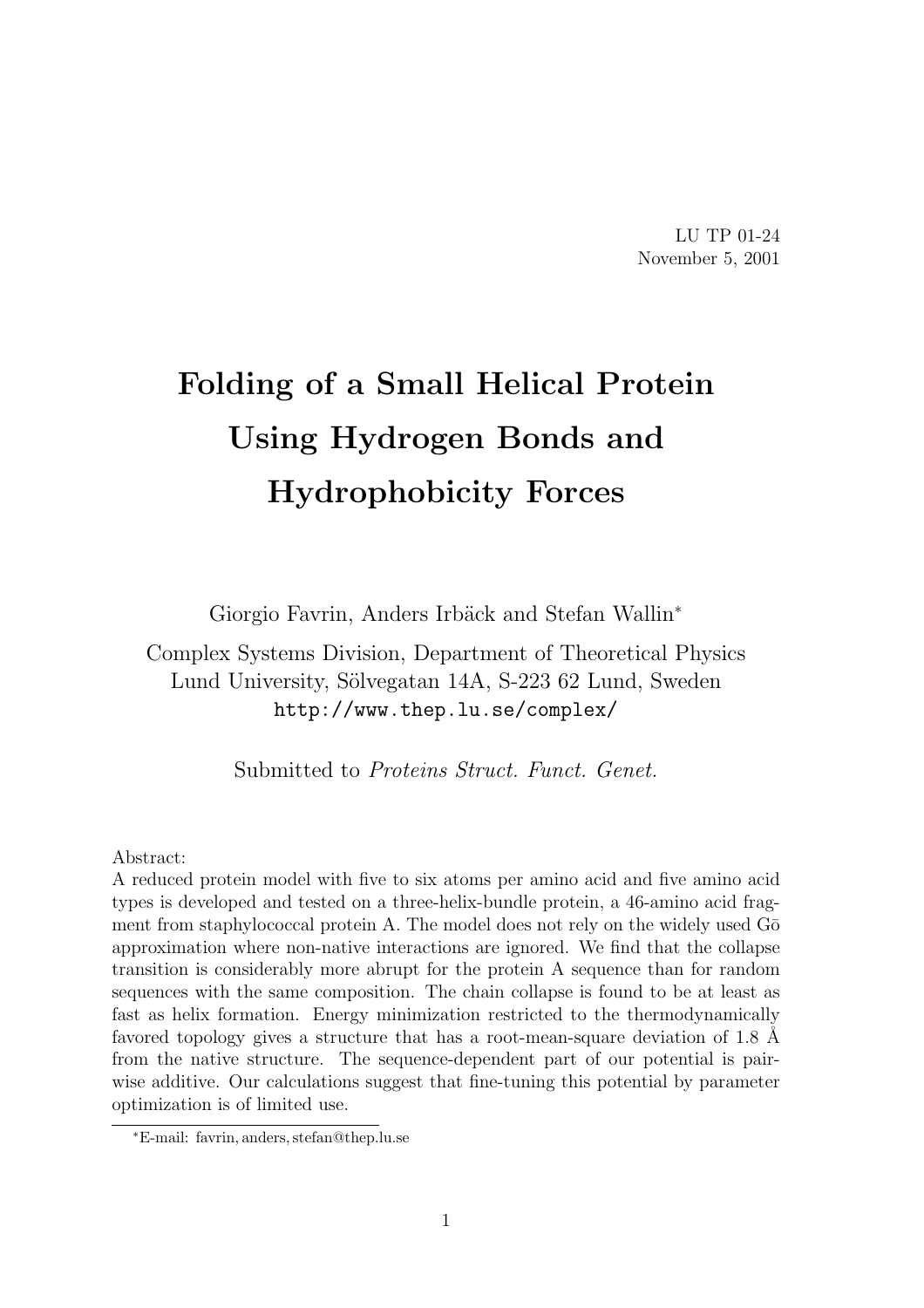# 1 Introduction

In recent years, several important insights have been gained into the physical principles of protein folding  $[1-6]$ . Still, in terms of quantitative predictions, it is clear that it would be extremely useful to be able to perform more realistic folding simulations than what is currently possible. In fact, most models that have been used so far for statistical-mechanical simulations of folding rely on one or both of two quite drastic approximations, the lattice and  $G\bar{o}$  [7] approximations.

The reason that lattice models have been used to study basics of protein folding is partly computational, but also physical — on the lattice, it is known what potential to use in order for stable and fast-folding sequences to exist (a simple contact potential is sufficient). How to satisfy these criteria for off-lattice chains is, by contrast, largely unknown, and therefore many current off-lattice models  $[5,8-14]$  use  $G\bar{o}$ -type potentials  $[7]$  where non-native interactions are ignored. The use of the  $G\bar{o}$  approximation has some support from the finding that the native structure is a determinant for folding kinetics [15,16]. However, it is an uncontrolled approximation, and it is, of course, useless when it comes to structure prediction, as it requires prior knowledge of the native structure.

In this paper, we discuss an off-lattice model that does not follow the G $\bar{o}$  prescription. Using this model, we perform extensive folding simulations for a small helical protein. The force field of the model is simple and based on hydrogen bonds and effective hydrophobicity forces (no explicit water). There exist other non Gō-like models with more elaborate force fields that have been used for structure prediction with some success [17–19]. However, it is unclear what the dynamical properties of these models are.

The original version of our model was presented in Ref. [20] and has three types of amino acids: hydrophobic, polar and glycine. This version was applied to a designed three-helix-bundle protein with 54 amino acids [20]. For a suitable relative strength of the hydrogen bonds and hydrophobicity forces, it was found that this sequence does form a stable three-helix bundle, except for a twofold topological degeneracy, and that its folding transition is first-order-like and coincides with the collapse transition (the parameter  $\sigma$  of Ref. [4] is zero).

Here, we extend this model from three to five amino acid types, by taking alanine to be intermediate in hydrophobicity between the previous two hydrophobic and polar classes, and by introducing a special geometric representation for proline, which is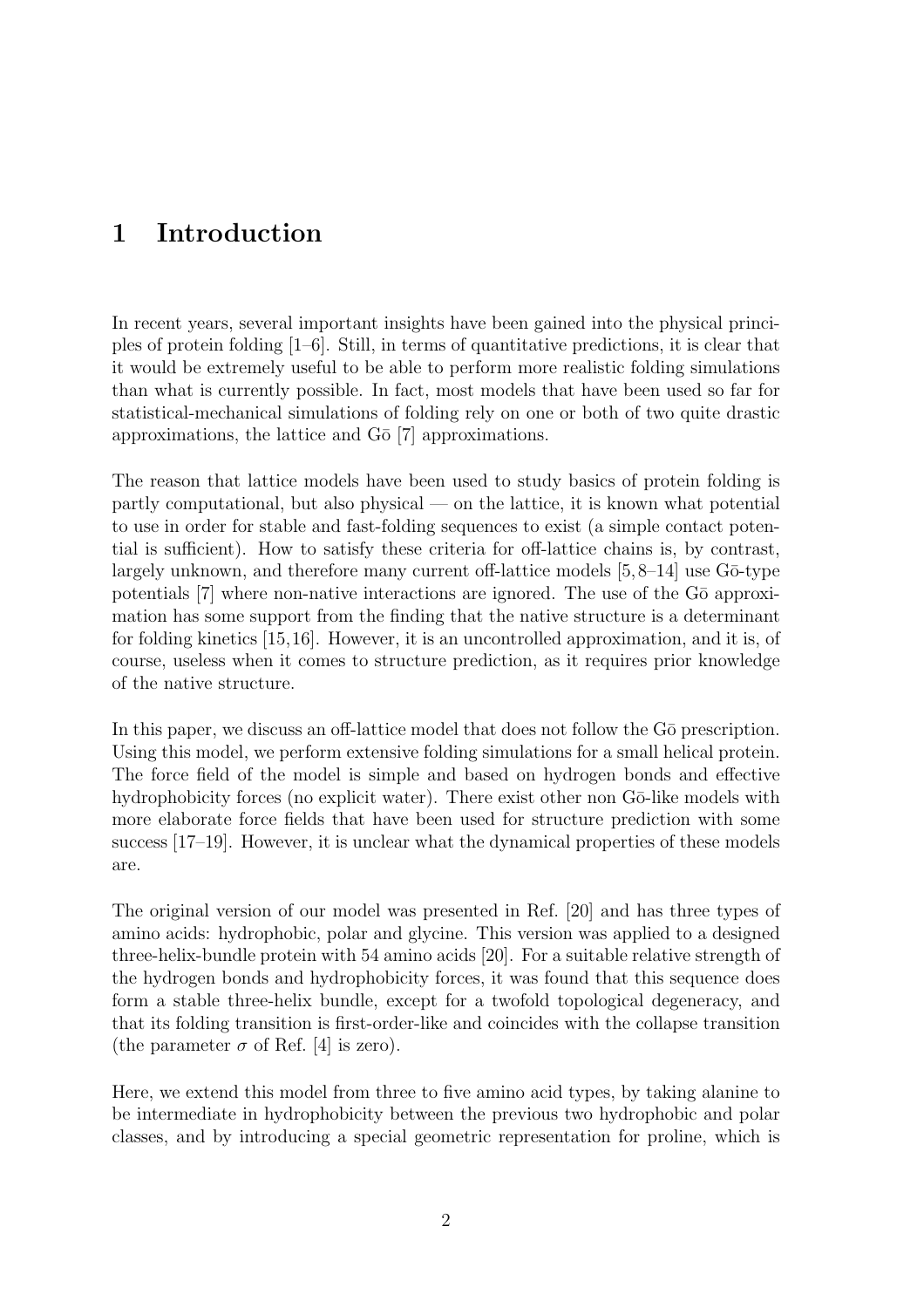needed to be able to mimic the helix-breaking property of this amino acid. Otherwise, the model is the same as before. The modified model is tested on a real three-helixbundle protein, the 10–55-amino acid fragment of the B domain of staphylococcal protein A. The structure of this protein has been determined by NMR [21], and an energy-based structure prediction method has been tested on the sequence [17]. The folding properties have been studied too, both experimentally [22, 23] and theoretically [8,10,11,24–26]. In particular, this means that we can compare the behavior of previous Gō-like models to that of our more realistic model.

# 2 Materials and Methods

## 2.1 Geometry

Our model is an extension of that introduced in Ref. [20]. It uses three different amino acid representations: one for glycine, one for proline and one for the rest. The non-glycine, non-proline representation is illustrated in Fig. 1a, and is identical to that of hydrophobic and polar amino acids in the original model. The three backbone atoms N,  $C_{\alpha}$  and C' are all included, whereas the side chain is represented by a single atom, a large  $C_\beta$ . The remaining two atoms, H and O, are used to define hydrogen bonds. The representation of glycine is the same except that  $C_\beta$  is missing.

The representation of proline is new compared to the original model. The side chain of proline is attached to the backbone not only at  $C_{\alpha}$ , but also at N. A well-known consequence of this is that proline can act as a helix breaker. For the model to be able to capture this important property, we introduce a special representation for proline, which is illustrated in Fig. 1b. It differs from that in Fig. 1a in two ways: first, the Ramachandran angle  $\phi$  is held constant, at  $-65^{\circ}$ ; and second, the H atom is replaced by a side-chain atom,  $C_{\delta}$ . This more realistic representation of proline is needed when studying the protein A fragment which has one proline at each of the two turns.

All amino acids except proline have the Ramachandran torsion angles  $\phi$  and  $\psi$  (see Fig. 1a) as their degrees of freedom, whereas  $\psi$  is the only degree of freedom for proline. All bond lengths, bond angles and peptide torsion angles (180°) are held fixed. Numerical values of the bond lengths and bond angles can be found in Ref. [20] and Fig. 1b.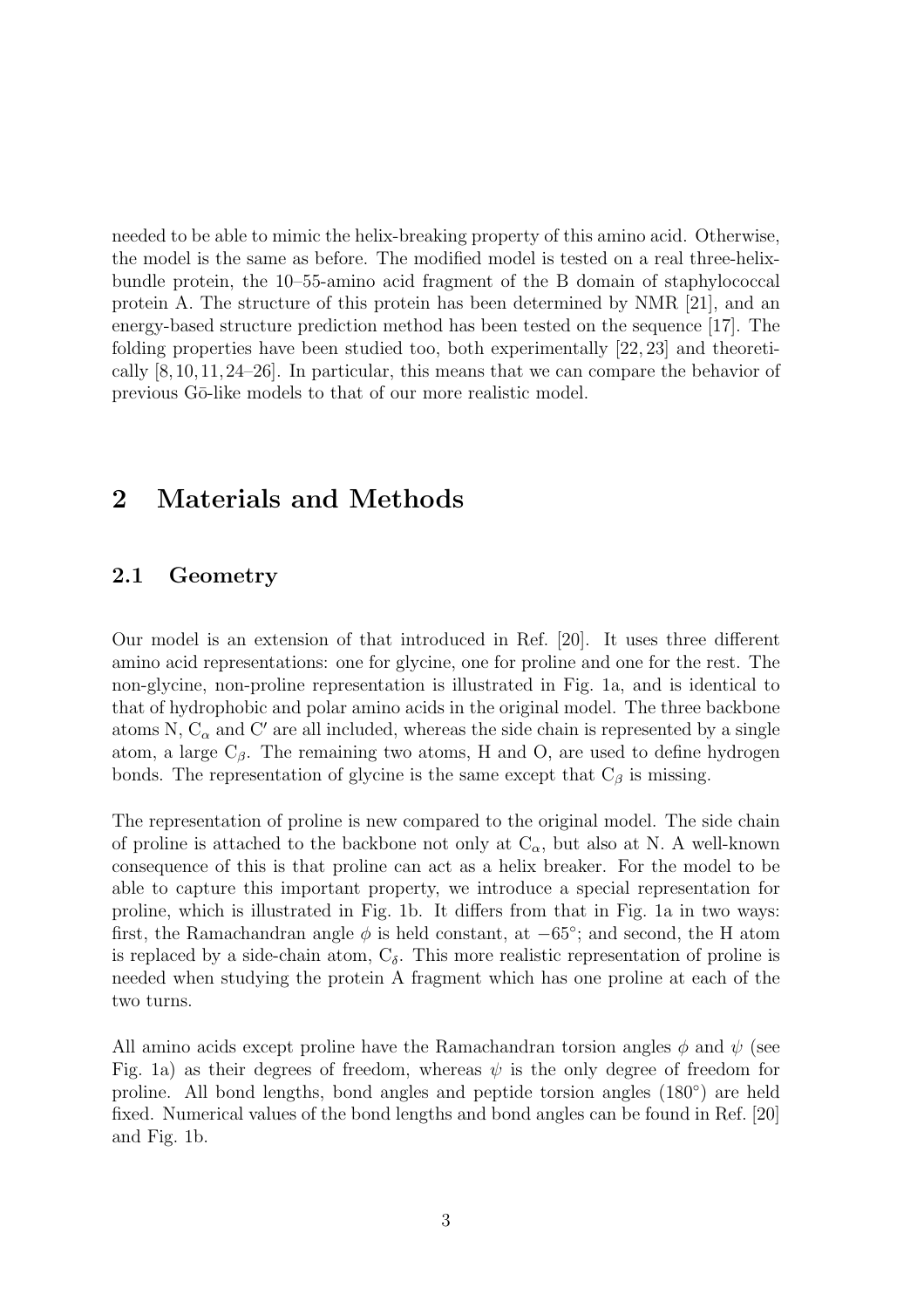

Figure 1: (a) Schematic figure showing the common geometric representation for all amino acids except glycine and proline. (b) The representation of proline. The  $C_{\delta}$ atom is assumed to lie in the plane of the N,  $C_{\alpha}$  and  $C_{\beta}$  atoms. The N- $C_{\delta}$  bond vector  $\bar{w}$  is given by  $\bar{w} = -0.596\bar{u} + 0.910\bar{v}$ , where the vectors  $\bar{u}$  and  $\bar{v}$  are defined in the figure. The numerical factors were obtained by an analysis of structures from the Protein Data Bank (PDB) [27].

The helix-breaking property of proline manifests itself clearly in the shape of the  $\psi$ distribution for amino acids that are followed by a proline in the sequence (with the proline on their C' side). Helical values of  $\psi$  are suppressed for such amino acids. This is illustrated in Fig. 2a, where the peak on the left corresponds to  $\alpha$ -helix. From Fig. 2b, it can be seen that the model shows a qualitatively similar behavior.

## 2.2 Force Field

Our energy function

$$
E = Eloc + Esa + Ehb + Ecol
$$
 (1)

is composed of four terms. The first two terms  $E_{\text{loc}}$  and  $E_{\text{sa}}$  are local  $\phi, \psi$  and selfavoidance potentials, respectively (see Ref. [20]). The third term is the hydrogenbond energy  $E_{\text{hb}}$ , which is given by

$$
E_{\rm hb} = \epsilon_{\rm hb} \sum_{ij} \left[ 5 \left( \frac{\sigma_{\rm hb}}{r_{ij}} \right)^{12} - 6 \left( \frac{\sigma_{\rm hb}}{r_{ij}} \right)^{10} \right] v(\alpha_{ij}, \beta_{ij}) \tag{2}
$$

$$
v(\alpha_{ij}, \beta_{ij}) = \begin{cases} \cos^2 \alpha_{ij} \cos^2 \beta_{ij} & \alpha_{ij}, \beta_{ij} > 90^\circ \\ 0 & \text{otherwise} \end{cases}
$$
 (3)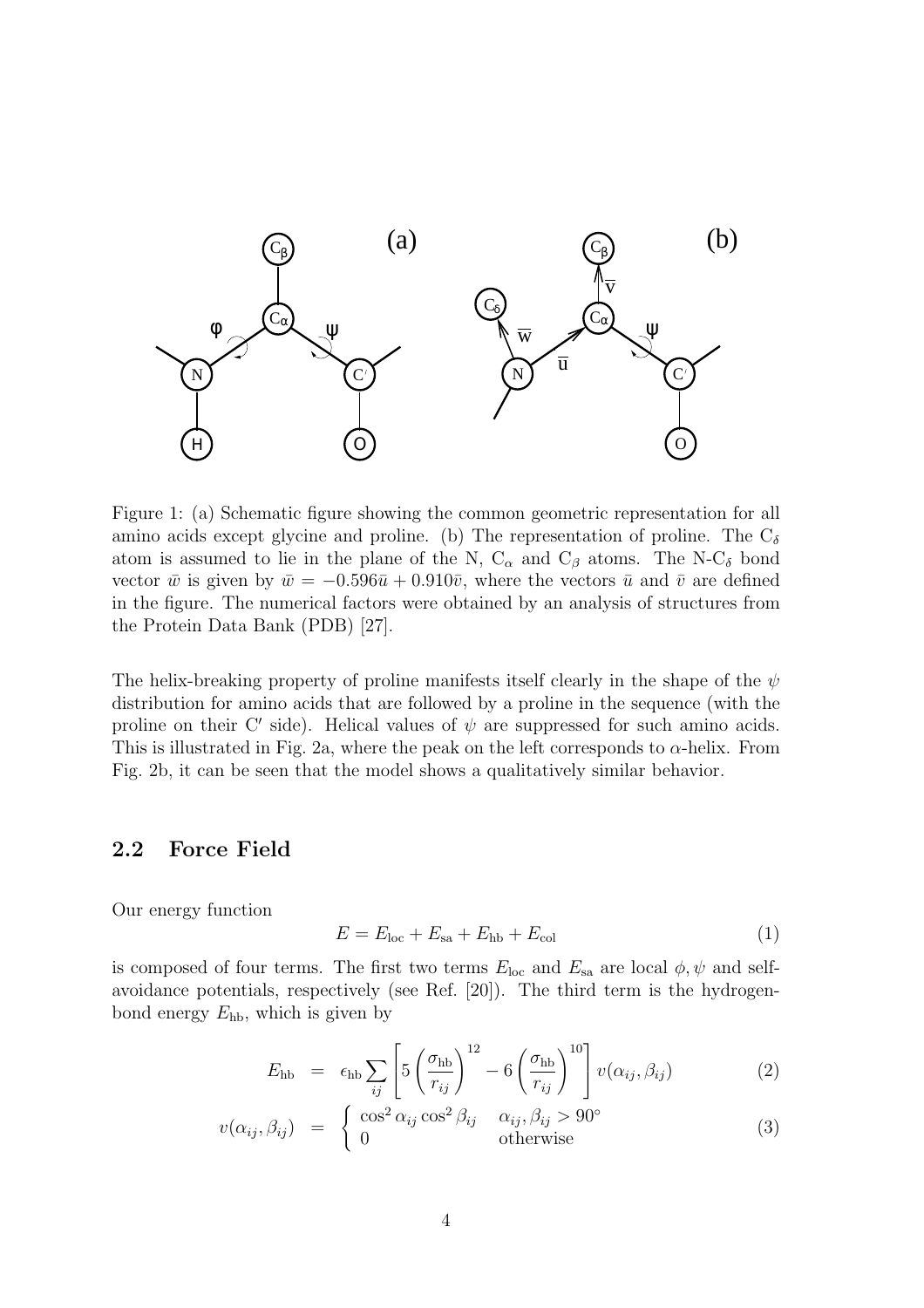

Figure 2: (a) Distributions of the Ramachandran angle  $\psi$ , based on PDB data. The full (dashed) line represents non-glycine, non-proline amino acids that are followed by a non-proline (proline) in the sequence. (b) The corresponding histograms for the model, as obtained by simulations of Gly-X-X (full line) and Gly-X-Pro (dashed line) at  $kT = 0.55$ , where X denotes polar amino acids (shown is the  $\psi$  distribution for the middle of the three amino acids).

where  $i$  and  $j$  represent H and O atoms, respectively, and where  $r_{ij}$  denotes the HO distance,  $\alpha_{ij}$  the NHO angle, and  $\beta_{ij}$  the HOC' angle.

The last term in Eq. (1), the hydrophobicity or collapse energy  $E_{\text{col}}$ , has the form

$$
E_{\text{col}} = \epsilon_{\text{col}} \sum_{i < j} \Delta(s_i, s_j) \left[ \left( \frac{\sigma_{\text{col}}}{r_{ij}} \right)^{12} - 2 \left( \frac{\sigma_{\text{col}}}{r_{ij}} \right)^{6} \right],\tag{4}
$$

where the sum runs over all possible  $C_{\beta}C_{\beta}$  pairs and  $s_i$  denotes amino acid type. To define  $\Delta(s_i, s_j)$ , we divide the amino acids into three classes: hydrophobic (H; Leu, Ile, Phe), alanine (A; Ala) and polar (P; Arg, Asn, Asp, Gln, Glu, His, Lys, Pro, Ser, Tyr).<sup>†</sup> There are then six kinds of C<sub>β</sub>C<sub>β</sub> pairs, and the corresponding  $\Delta(s_i, s_j)$ values are taken to be

$$
\Delta(s_i, s_j) = \begin{cases} 1 & \text{for HH and HA pairs} \\ 0 & \text{for HP, AA, AP and PP pairs} \end{cases}
$$
 (5)

The main change in the force field compared to Ref. [20] is that alanine forms its own hydrophobicity class, besides the previous two hydrophobic and polar classes. Alanine

<sup>†</sup>Cys, Met, Thr, Trp and Val do not occur in the sequence studied.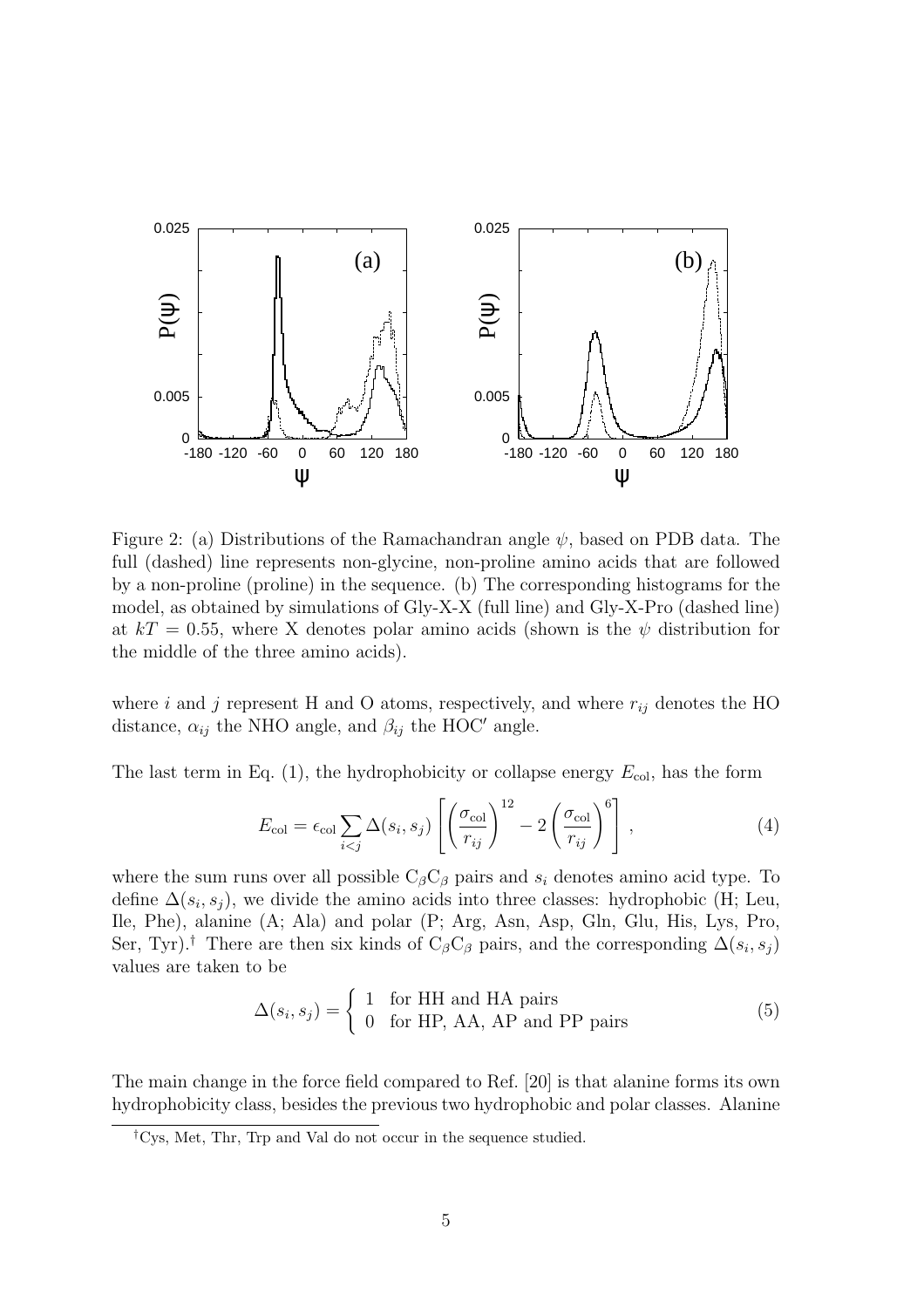is taken as intermediate in hydrophobicity, meaning that there is a hydrophobic interaction between HA pairs but not between AA pairs. In addition, the interaction strength  $\epsilon_{\text{col}}$  is increased slightly, from 2.2 to 2.3.<sup>‡</sup> Finally, in the self-avoidance potential, the  $C_{\delta}$  atom of proline is assigned the same size as  $C_{\beta}$  atoms. Otherwise, the entire force field, including parameter values, is exactly the same as in Ref. [20].

With these changes in geometry and force field, we end up with five different amino acid types in the new model. First, we have hydrophobic, alanine and polar which share the same geometric representation but differ in hydrophobicity, and then glycine and proline with their special geometries.

In this paper, we test this model on the 10–55-amino acid fragment of the B domain of staphylococcal protein A. Calculated structures are compared to the minimized average NMR structure [21] with PDB code 1bdd. Throughout the paper, this structure is referred to as the native structure.

As a first test of our model, two different fits to the native structure were made. The first fit is purely geometrical. Here, we simply minimized the root-mean-square deviation (rmsd) from the native structure,  $\delta$  (calculated over all backbone atoms). This was done by using simulated annealing, and the best result was  $\delta = 0.14$  Å. In the second fit, we took into account the limitations imposed by the first three terms of the potential, by minimizing the function

$$
\tilde{E} = E_{\text{loc}} + E_{\text{sa}} + E_{\text{hb}} + \kappa \sum_{i} (\mathbf{r}_i - \mathbf{r}_i^0)^2, \qquad (6)
$$

where  $\kappa = 1$  Å<sup>-2</sup> and  $\{r_i^0\}$  denotes the structure obtained from the first fit. The minimum-E structure had  $\delta = 0.32$  Å. These results show that our model, in spite of relatively few degrees of freedom, permits a quite accurate description of the real structure.

## 2.3 Numerical Methods

To simulate the thermodynamic behavior of this model, we use simulated tempering [28–30], which means that the temperature is a dynamical variable (for details, see Refs. [28–30]). The temperature update is a standard Metropolis step. Our conformation updates are of two different types: the simple non-local pivot move where

<sup>&</sup>lt;sup>‡</sup>The energy unit is dimensionless and such that  $kT_c = 0.62$ ,  $T_c$  being the collapse temperature (see Sec. 3).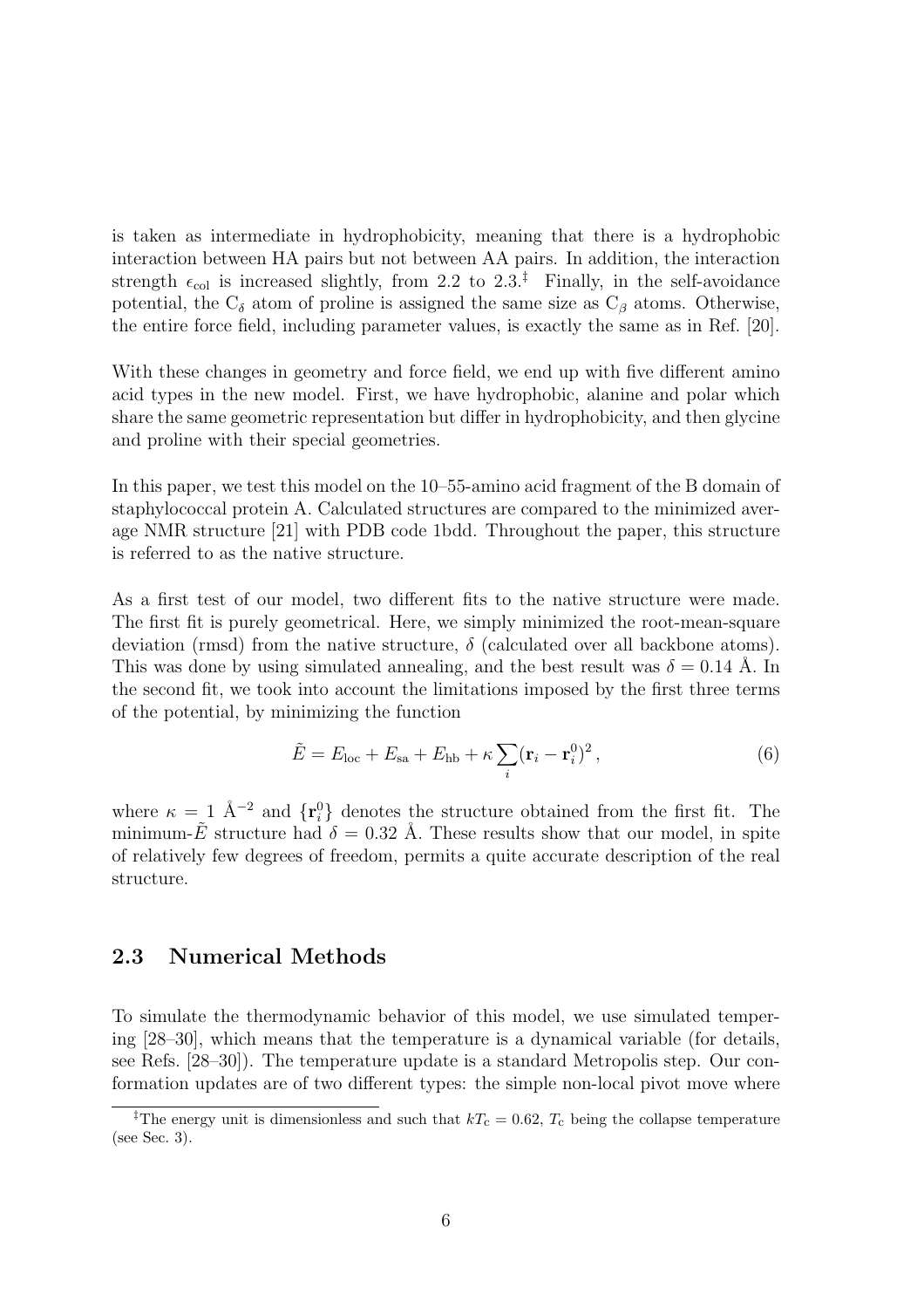

Figure 3: Monte Carlo evolution of the energy in a simulated-tempering run.

a single torsion angle is turned, and the semi-local biased Gaussian step proposed in Ref. [31]. The latter method works with the Ramachandran angles of four adjacent amino acids. These are turned with a bias toward local rearrangements of the chain. The degree of bias is governed by a parameter b. In our thermodynamic simulations, we take  $b = 10 \text{ (rad/A)}^2$ , which gives a strong bias toward deformations that are approximately local [31].

Figure 3 shows the evolution of the energy in a simulated-tempering run that took about two weeks on an 800 MHz processor. Data corresponding to all the different temperatures are shown (eight temperatures, ranging from  $kT = 0.54$  to  $kT = 0.90$ ). We see that there are many independent visits to low-energy states, which is necessary in order to get a reliable estimate of the relative populations of the folded and unfolded states. To test the usefulness of the semi-local update, we repeated the same calculation using pivot moves only. The difference in performance was not quantified, but it was clear that the sampling of low energies was less efficient in the run relying solely on pivot moves.

For our kinetic simulations, we do not use the pivot update but only the semi-local method. The parameter b is taken to be 1  $(\text{rad}/\text{\AA})^2$  in the kinetic runs, which turned out to give an average change in the end-to-end vector squared of about  $0.5 \text{ Å}^2$ .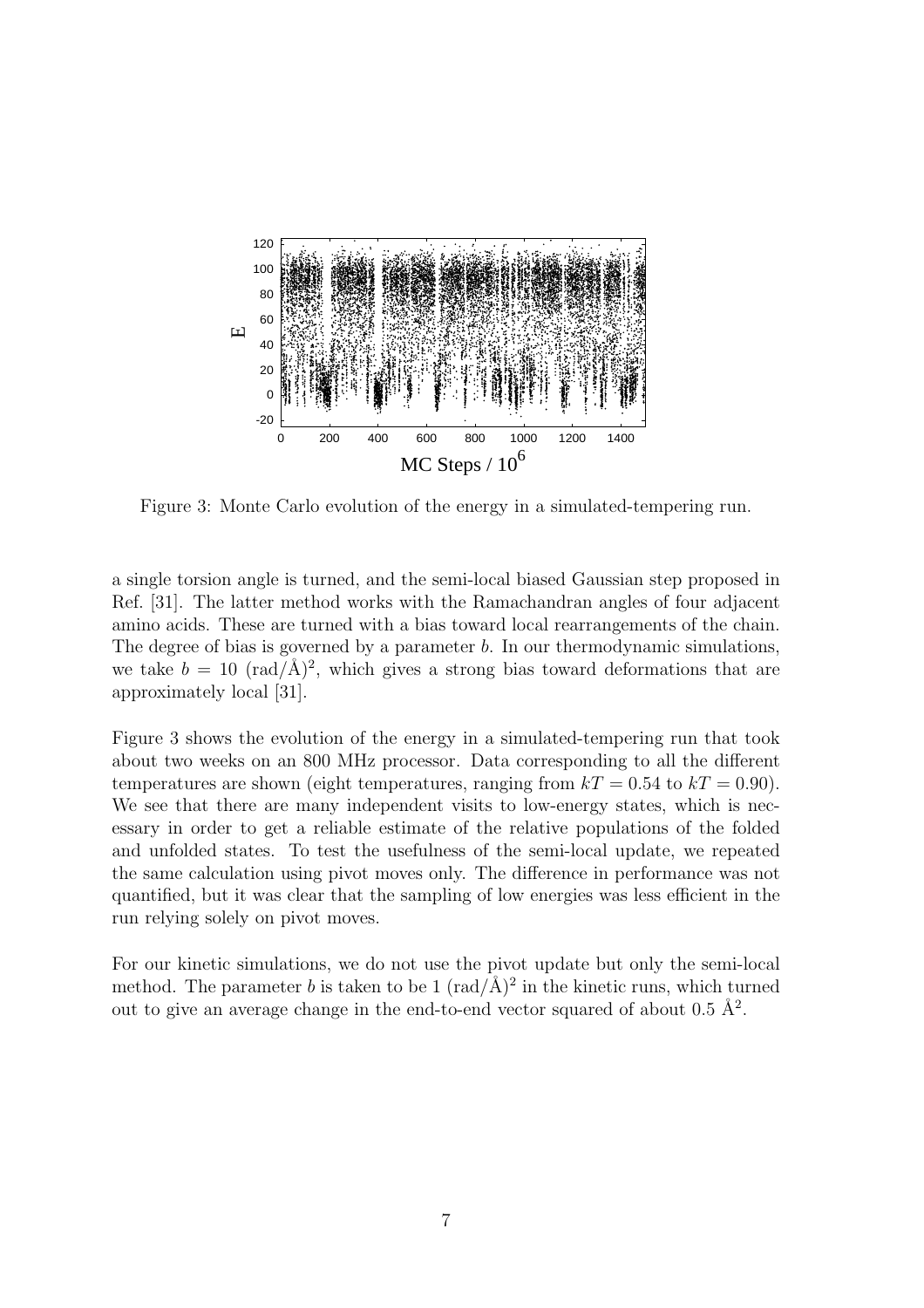

Figure 4: The radius of gyration (in  $\AA$ ) against temperature. Full and dashed lines represent the protein A sequence and the three random sequences (see the text), respectively.

# 3 Results and Discussion

#### 3.1 Thermodynamics

We begin our study of the model defined in Sec. 2 by locating the collapse transition. In Fig. 4, we show the radius of gyration (calculated over all backbone atoms) against temperature for both the protein A sequence and three random sequences with the same length and composition. The random sequences were generated keeping the two prolines of the protein A sequence fixed at their positions, one at each turn. The remaining 44 amino acids were randomly reshuffled.

Naively, one may expect these sequences to show similar collapse behaviors, since the composition is the same. However, the protein A sequence turns out to collapse much more efficiently than the random sequences (see Fig. 4). The native structure has a radius of gyration of 9.25 Å, which is significantly smaller than one finds for the random sequences in this temperature range. The specific heat (data not shown) has a pronounced peak in the region where the collapse occurs. Taking the maximum as the collapse temperature  $T_c$ , we obtain  $kT_c = 0.62$  for the protein A sequence.

The chain collapse is not as abrupt for the protein A sequence as for the designed sequence studied in Ref. [20]. This is not surprising, as that sequence has a hy-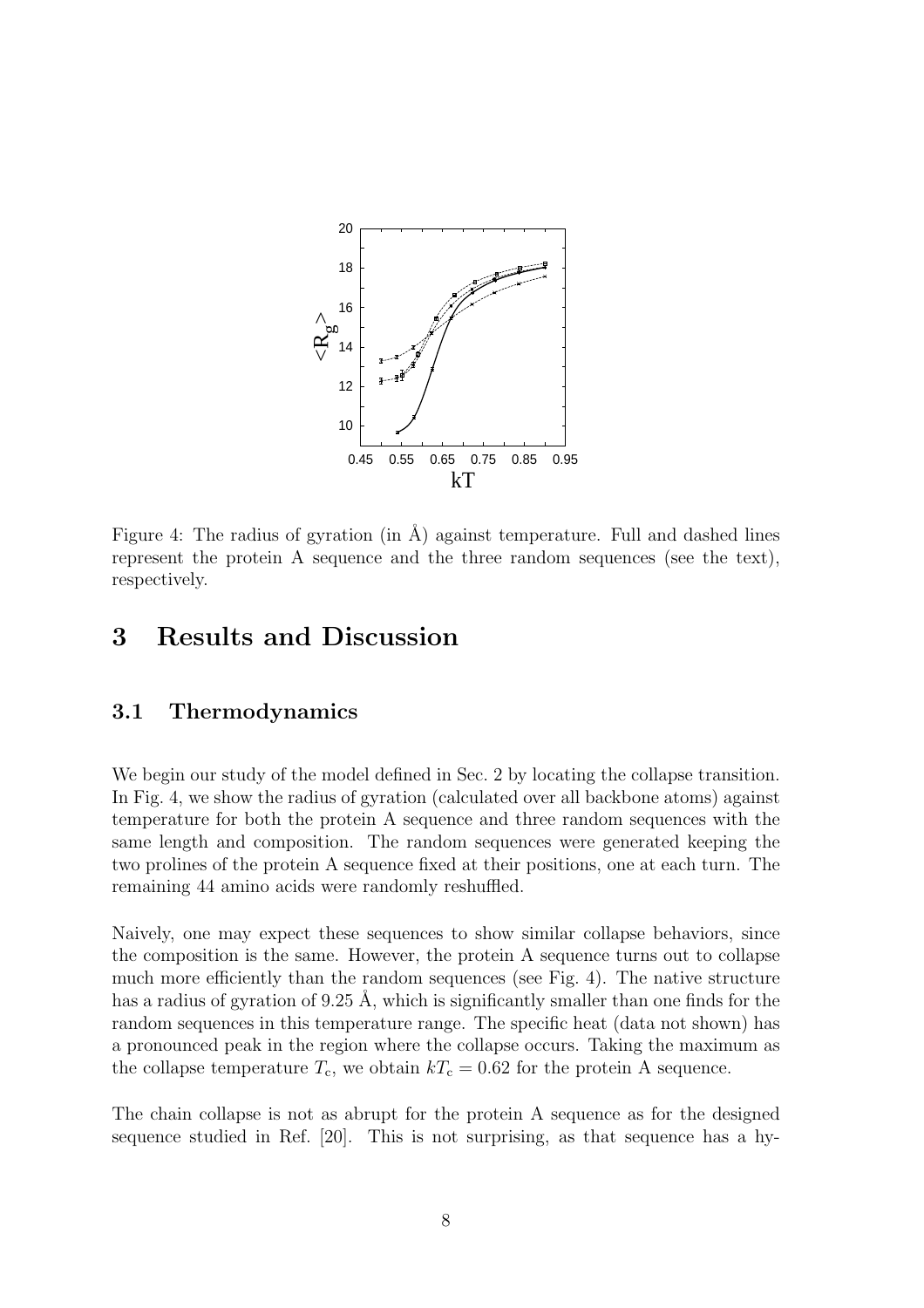

Figure 5: (a) Free-energy profile  $F(Q) = -kT \ln P(Q)$  at  $kT = 0.54$  (full line), where  $P(Q)$  is the probability distribution of Q. Also shown (dashed line) is the result for one of the random sequences at  $kT = 0.50$ . (b)  $Q, E$  scatter plot for quenched conformations with low energy.

drophobicity pattern that fits its native structure perfectly. The protein A sequence does not have a fully perfect hydrophobicity pattern, but still the collapse behavior is highly cooperative, as can be seen from the comparison with the random sequences.

Next, we turn to the structure of the collapsed state. As a measure of similarity with the native structure, we use

$$
Q = \exp(-\delta^2/100 \text{ Å}^2),\tag{7}
$$

where  $\delta$ , as before, denotes rmsd. An alternative would be to base the similarity measure on the number of native contacts present, rather than rmsd. The problem with such a definition is that it does not provide an efficient discrimination between the two possible topologies of a three-helix bundle [32] — the third helix can be either in front of or behind the U formed by the first two helices. This problem is avoided by using rmsd.

In Fig. 5a, we show the free-energy profile  $F(Q)$  in the collapsed phase at  $kT = 0.54$ . We see that there is a broad minimum at  $Q \approx 0.8{\text -}0.9$ , with two distinct local minima at  $Q = 0.78$  and  $Q = 0.90$ , respectively. Both these minima correspond to the native overall topology. There is also a minimum at  $Q = 0.50$ , which corresponds to the wrong topology. The  $Q = 0.50$  minimum is more narrow and slightly higher, so the native topology is the favored one. However, it should be stressed that it is difficult to discriminate between the two topologies using a pairwise additive potential (see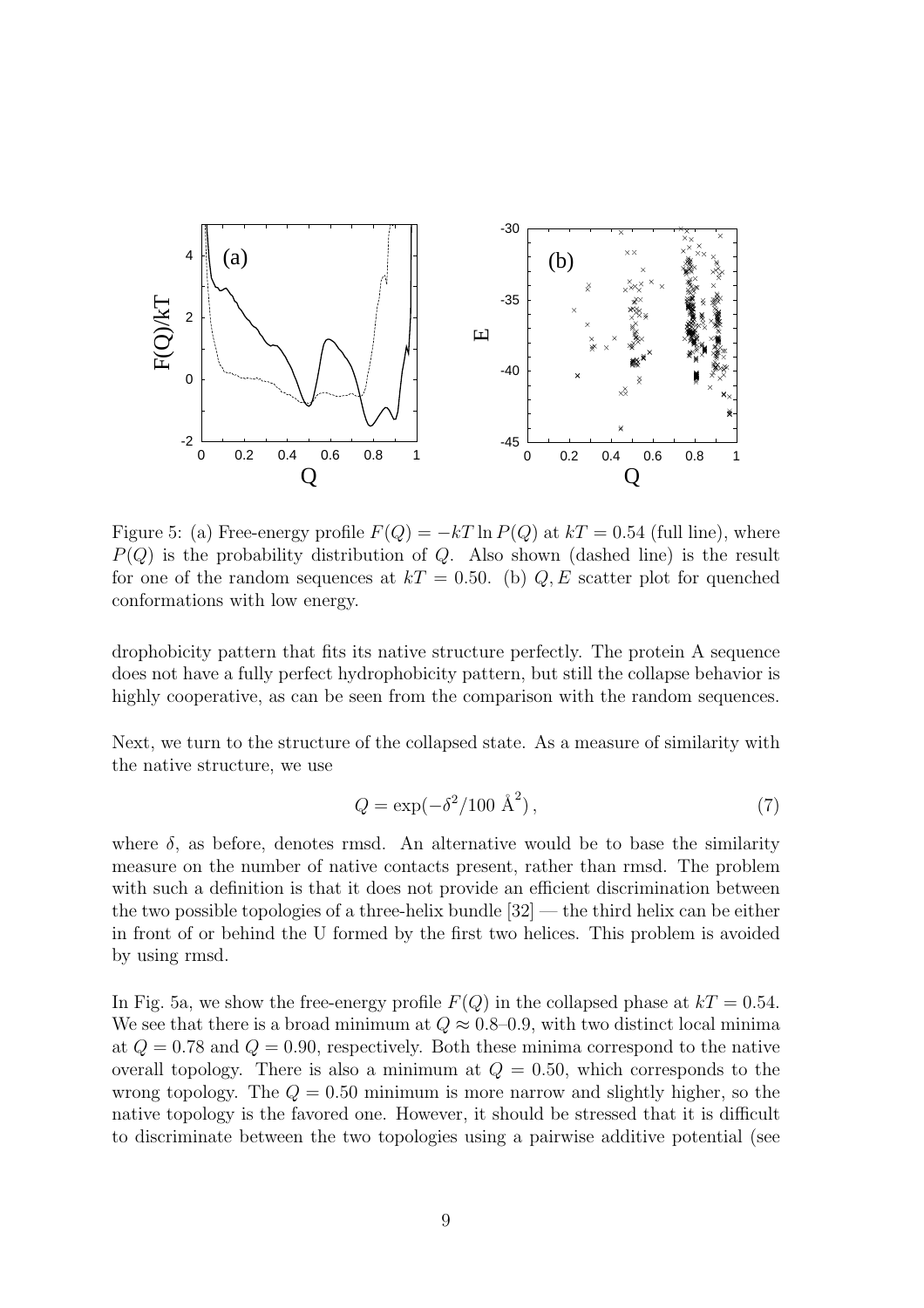Sec. 3.4). To be able to do that in a proper way, it is likely that one has to include multibody terms and/or more side-chain atoms in the model.

The main difference between the two minima at  $Q = 0.78$  and  $Q = 0.90$  lies in the shape and orientation of helix III, which comprises amino acids 41–55 in the native structure. At the  $Q = 0.78$  minimum, there tends to be a sharp bend in this segment, and the amino acids before the bend, 41–44, are disordered rather than helical. The remaining amino acids, 45–55, tend to make a helix, but its orientation differs from that in the native structure. Relative to the  $Q = 0.90$  minimum, where helix III is much more native-like, we find that the  $Q = 0.78$  minimum is entropically favored but energetically disfavored. The separation in energy between these minima is probably underestimated by our model. There is, for example, a stabilizing electrostatic interaction between helices I and III in the native structure (Glu16-Lys50), which should favor the  $Q = 0.90$  minimum but is missing in our model.

Also shown in Fig. 5a is the result for one of the random sequences. The probability of finding this sequence in the vicinity of the native structure is, not unexpectedly, very low. The same holds true for the other two random sequences too (data not shown).

To extract representative conformations for the collapsed state, we used simulated annealing followed by a conjugate-gradient minimization. Using this procedure, a large set of low-temperature Monte Carlo conformations were quenched to zero temperature. In Fig. 5b, we show the quenched conformations with lowest energy in a  $Q, E$ scatter plot. Our minimum-energy structure is found at  $Q = 0.44$ , corresponding to  $\delta = 9.1$  Å. However, our thermodynamic calculations show that this conformation is not very relevant, in spite of its low energy. If we restrict ourselves to conformations with the native-like and thermodynamically most relevant topology, then the lowest energy is at  $Q = 0.97$ , corresponding to  $\delta = 1.8$  Å. This conformation is shown in Fig. 6 along with the native structure. It is worth noting that the  $Q = 0.44$  and  $Q = 0.97$  minima both were revisited in independent runs.

These results can be compared with those of Scheraga and coworkers [17], who tested an energy-based structure prediction method on the same sequence. With their energy function, the global minimum was found to have an rmsd of  $3.8 \text{ Å}$  from the native structure (calculated over  $C_{\alpha}$  atoms).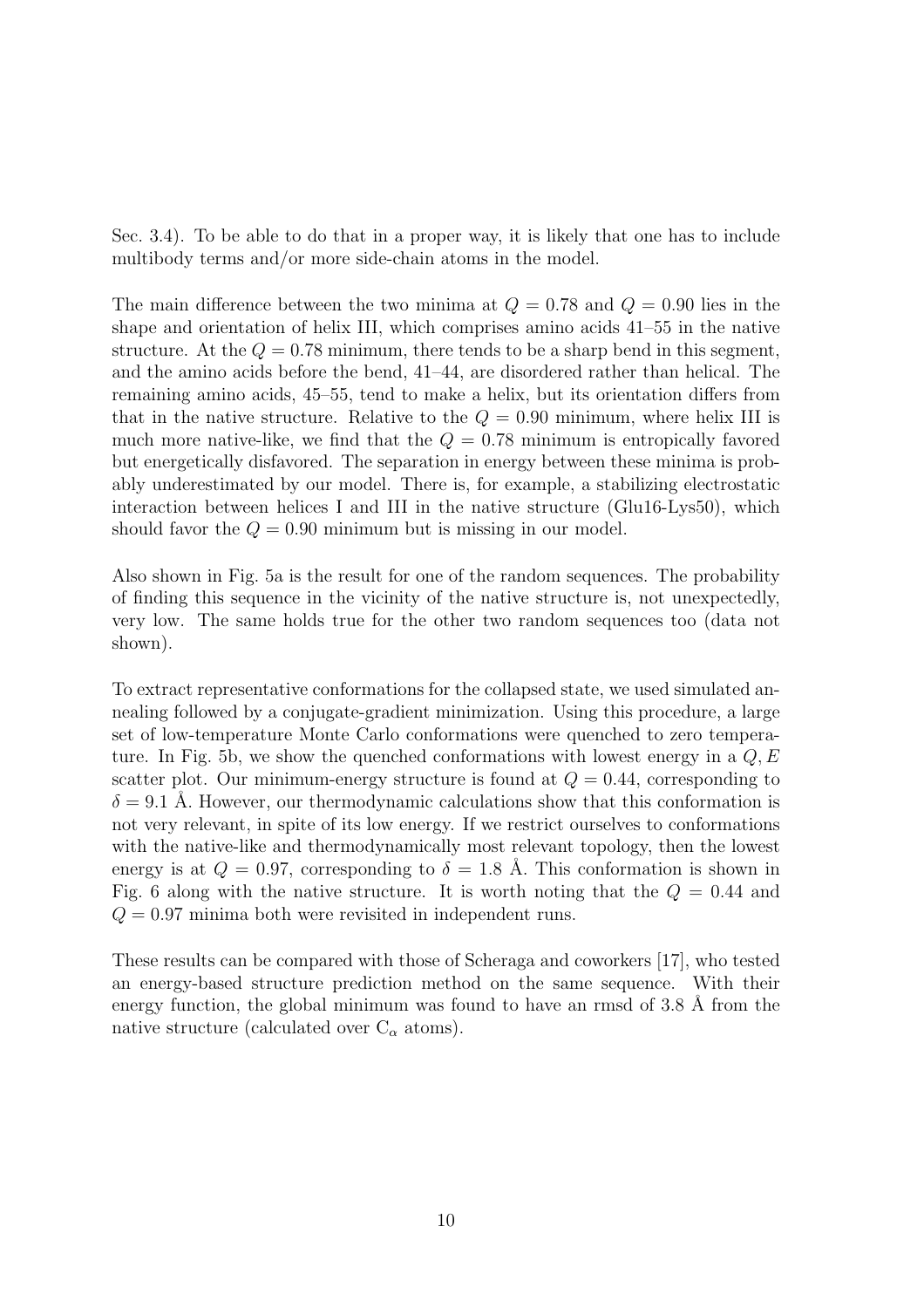

Figure 6: Schematic illustrations of the native structure (left) and our minimumenergy structure for the native topology (right). Drawn with RasMol [33].

|              | Segment Sequence | Amino acids |
|--------------|------------------|-------------|
|              | QQNAFYEILHL      | $10 - 20$   |
| $\mathbf{H}$ | NEEQRNGFIQSLKDD  | $24 - 38$   |
| Ш            | QSANLLAEAKKLNDA  | $41 - 55$   |

Table 1: The one-helix fragments studied.

## 3.2 Helix Stability

Having discussed the overall thermodynamic behavior, we now take a closer look at the stability of the secondary structure and how it varies along the chain. To this end, we monitored the hydrogen-bond energy between the CO group of amino acid i and the NH group of amino acid  $i + 4$  [see Eqs. (2,3)],  $e_{hb}(i)$ , as a function of i. This was done not only for the protein A sequence, but also for the corresponding three one-helix segments, which are listed in Table 1. An experimental study [23] of essentially the same three segments found segment III to be the only one that shows some stability on its own.

The results of our calculations are shown in Fig. 7, from which we see that the difference between the full sequence and the one-helix segments is not large in the model. However, the segments I and II definitely make less stable helices on their own than as interacting parts of the full system; they are stabilized by interhelical interactions. Furthermore, among the three one-helix segments, the model correctly predicts segment III to be the most stable one. That this segment does not get more stable as part of the full system is probably related to the observation above that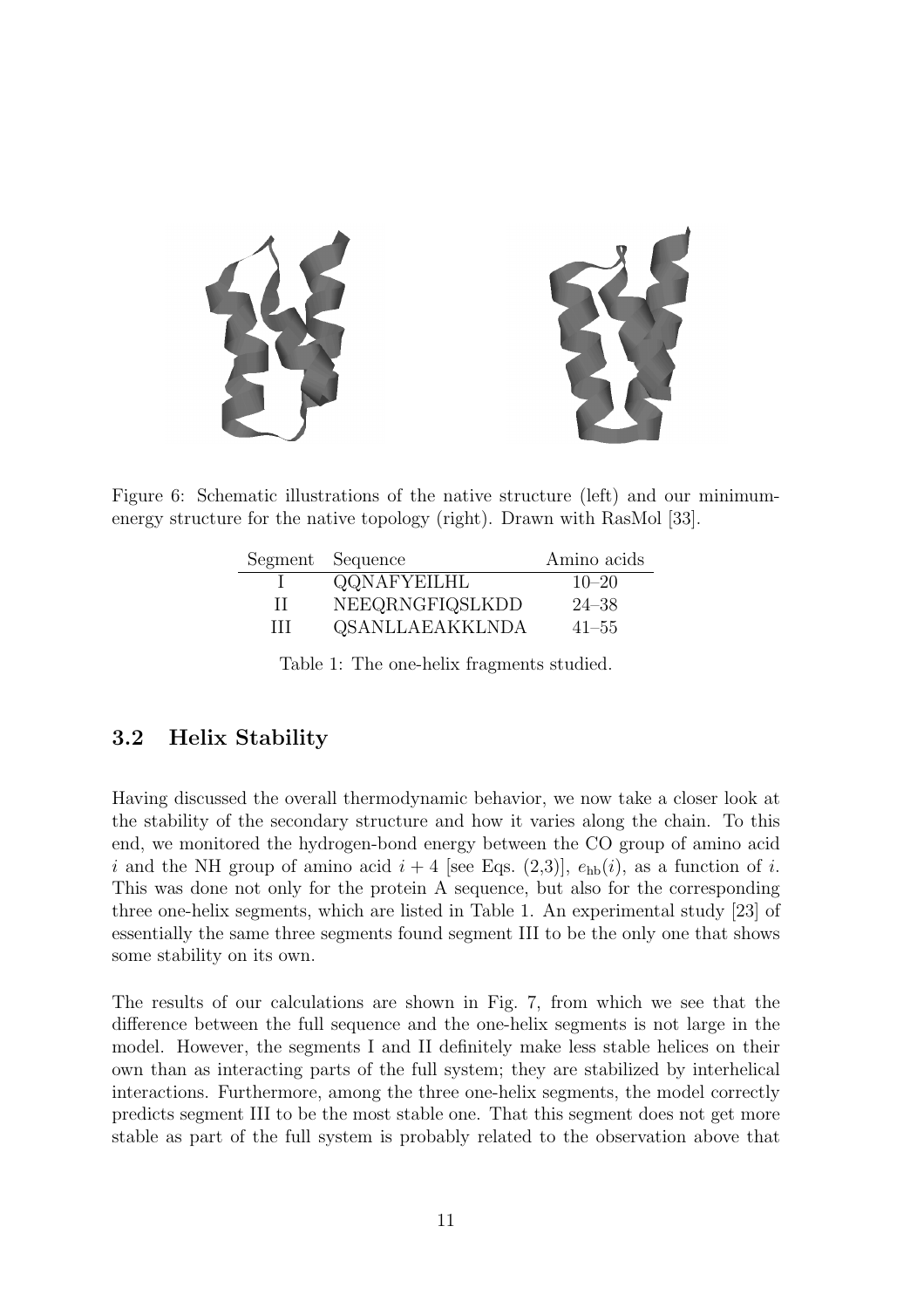

Figure 7: Hydrogen-bond profile showing the normalized average energy of  $\alpha$ -helical hydrogen bonds,  $\langle e_{hb}(i) \rangle / \epsilon_{hb}$ , against amino acid number i, at  $kT = 0.58$ . The full line represents the protein A sequence, whereas the dashed lines represent the corresponding three one-helix segments (see Table 1). The thick horizontal lines indicate hydrogen bonds present in the native structure.

helix III is distorted at the  $Q = 0.78$  minimum.

A striking detail in Fig. 7 is that the beginning of segment II is quite unstable. This can be easily understood. This segment has a flexible glycine at position 30, and the amino acids before the glycine, 24–29, are all polar, so there are no hydrophobic interactions that can help to stabilize this part.

#### 3.3 Kinetics

Using the semi-local update [31], we performed a set of 30 kinetic simulations at  $kT =$ 0.54. The runs were started from random coils. There are big differences between these runs, partly because the system, as it should, sometimes spent a significant amount of time in the wrong topology. Nevertheless, the data show one stable and interesting trend, namely, that the formation of helices was never faster than the collapse. This is illustrated in Fig. 8, which shows the evolution of the similarity parameter  $Q_0$ , the hydrogen-bond energy  $E_{hb}$  and the radius of gyration,  $R_g$ , in one of the runs.  $Q_0$  is defined as  $Q$  in Eq. (7), except that it measures similarity to the optimized model structure in Fig. 6 rather than the native structure. In Fig. 8, we see that  $E_{\rm hb}$  converges slowly, whereas the collapse occurs relatively early.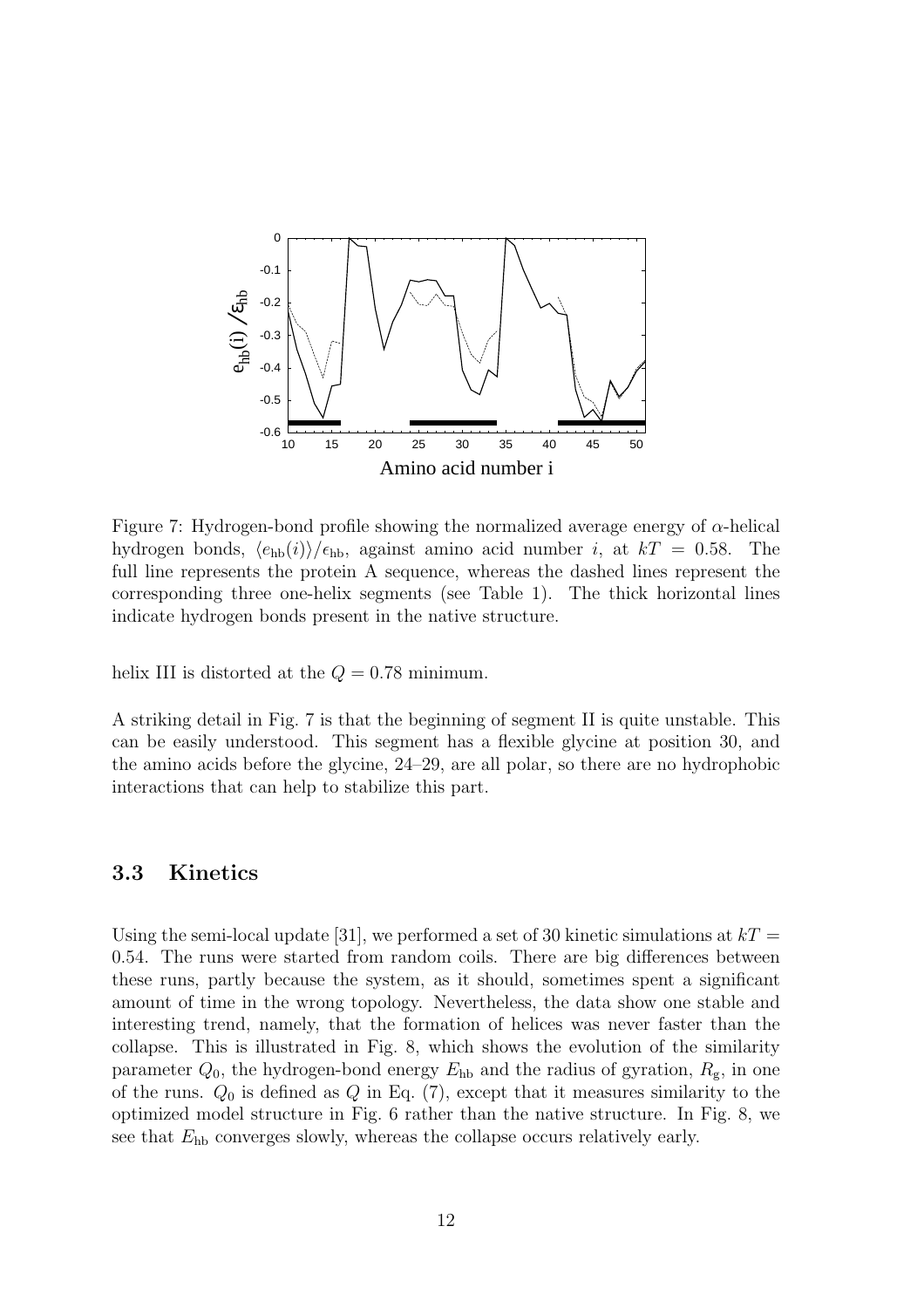

Figure 8: Monte Carlo evolution of the similarity parameter  $Q_0$  (top), the hydrogenbond energy  $E_{\rm hb}$  (middle) and the radius of gyration  $R_{\rm g}$  (bottom) in a kinetic simulation at  $kT = 0.54$ .

Now, at a first glance, it may seem easy to make the helix formation faster by simply increasing the strength of the hydrogen bonds. Therefore, it is important to note that the hydrogen bonds cannot be made much stronger without making the ground state non-compact and thus destroying the three-helix bundle [34]. This means that the conclusion that the collapse is at least as fast as helix formation holds for any reasonable choice of parameters in this model.

It is interesting to compare these results to those of Zhou and Karplus [10], who studied the same protein using a Gō-type potential and observed fast folding when the G $\bar{o}$  forces were strong. Under these conditions, the helix formation was found to be fast, whereas the collapse was the rate-limiting step.

However, a Gō-like model ignores a large fraction of the interactions that drive the collapse, which can make the collapse artificially slow. In a recent  $G\bar{o}$  model study [14], this problem was addressed by eliminating backbone terms from the potential until a reasonable helix stability was achieved. No such calibration was carried out in Ref. [10]. This may explain why these authors find a behavior that our model cannot reproduce.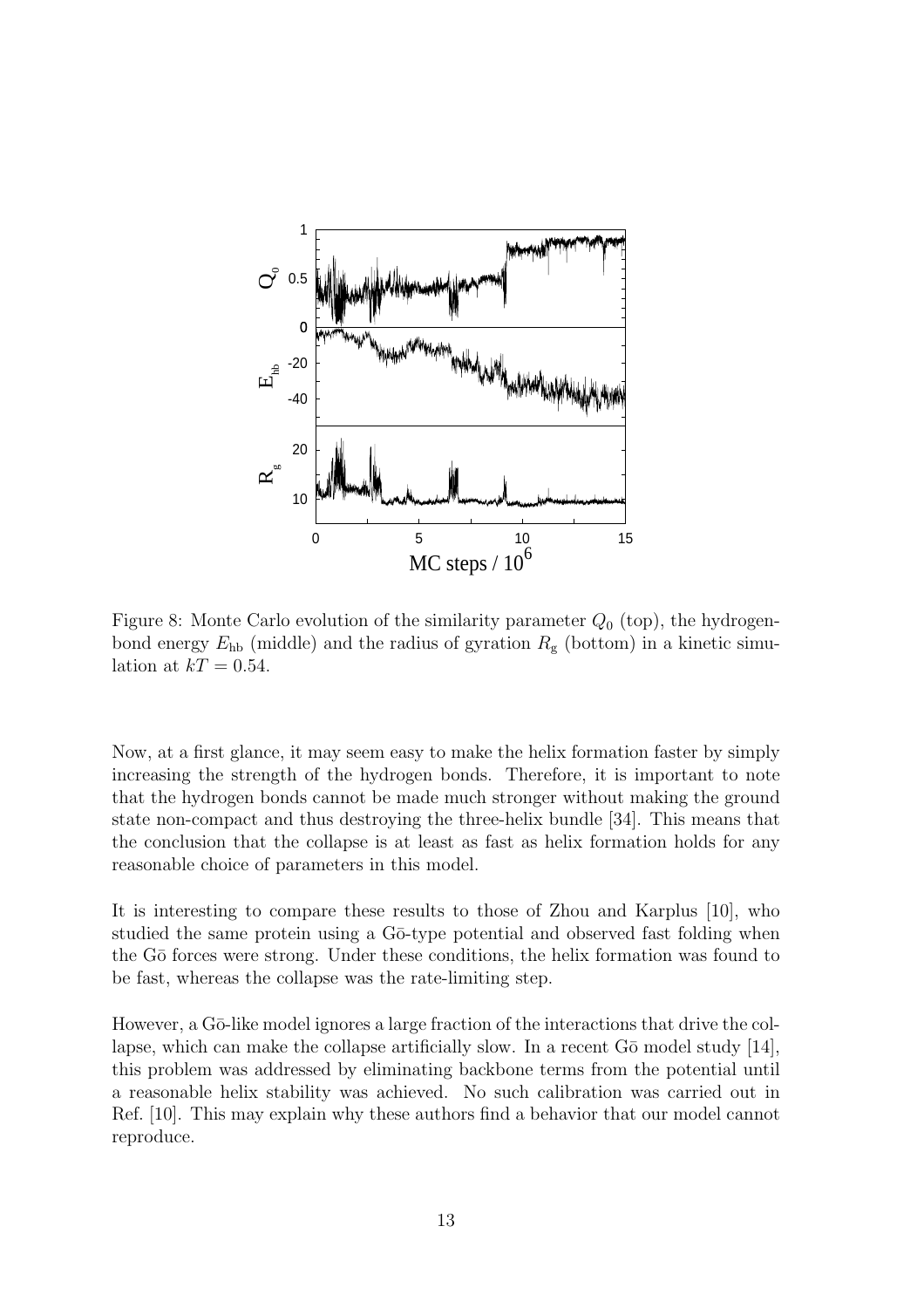Let us finally mention that we also performed the same type of kinetic simulations for the designed sequence studied in Ref. [20] which, as discussed earlier, has a very abrupt collapse transition. It turns out that  $E_{\text{hb}}$  and  $R_{\text{g}}$  evolve in a strongly correlated manner in this case. So, the helix formation and collapse occur simultaneously for this sequence.

## 3.4 Fine-tuning?

In Sec. 3.1, we discussed the relative weights of the two possible overall topologies, which is a delicate issue. What changes are needed in order for the model to more strongly suppress the wrong topology? Is it necessary to change the form of the energy function, or would it be sufficient to fine-tune the interaction matrix  $\Delta(s_i, s_j)$ in Eq. (4)?

One way to do such a fine-tuning of  $\Delta(s_i, s_j)$  would be to maximize  $\langle Q \rangle'$ , where Q is the similarity parameter and  $\langle \cdot \rangle'$  denotes a thermodynamic average restricted to compact conformations ( $R_{\rm g}$  < 10 Å say). This is essentially the overlap method of Ref. [35]. The gradient of the quantity  $\langle Q \rangle'$  can be written as

$$
\frac{\partial \langle Q \rangle'}{\partial \Delta(s_i, s_j)} = -\frac{\epsilon_{\text{col}}}{kT} \left( \langle QX \rangle' - \langle Q \rangle' \langle X \rangle' \right) ,\tag{8}
$$

where X is a sum of Lennard-Jones terms,  $(\sigma_{col}/r_{ij})^{12} - 2(\sigma_{col}/r_{ij})^6$ , over all possible  $C_{\beta}C_{\beta}$  pairs of type  $s_i, s_j$ .

We calculated the Q, X correlation in Eq. (8) for all pairs  $s_i, s_j$  with  $\Delta(s_i, s_j) = 1$  at  $kT = 0.54$ , and found that  $|\partial \langle Q \rangle| / \partial \Delta(s_i, s_j)|$  was small (≤ 0.15) for all these pairs. Hence, there is no sign that a significant increase in  $\langle Q \rangle'$  can be achieved by finetuning  $\Delta(s_i, s_j)$ ; the contact patterns seem to be too similar in the two topologies. To include more side-chain atoms and/or multibody terms in the model is likely to be a more fruitful approach.

# 4 Conclusion

We have explored a five-letter protein model with five to six atoms per amino acid, where the formation of native structure is driven by hydrogen bonding and effective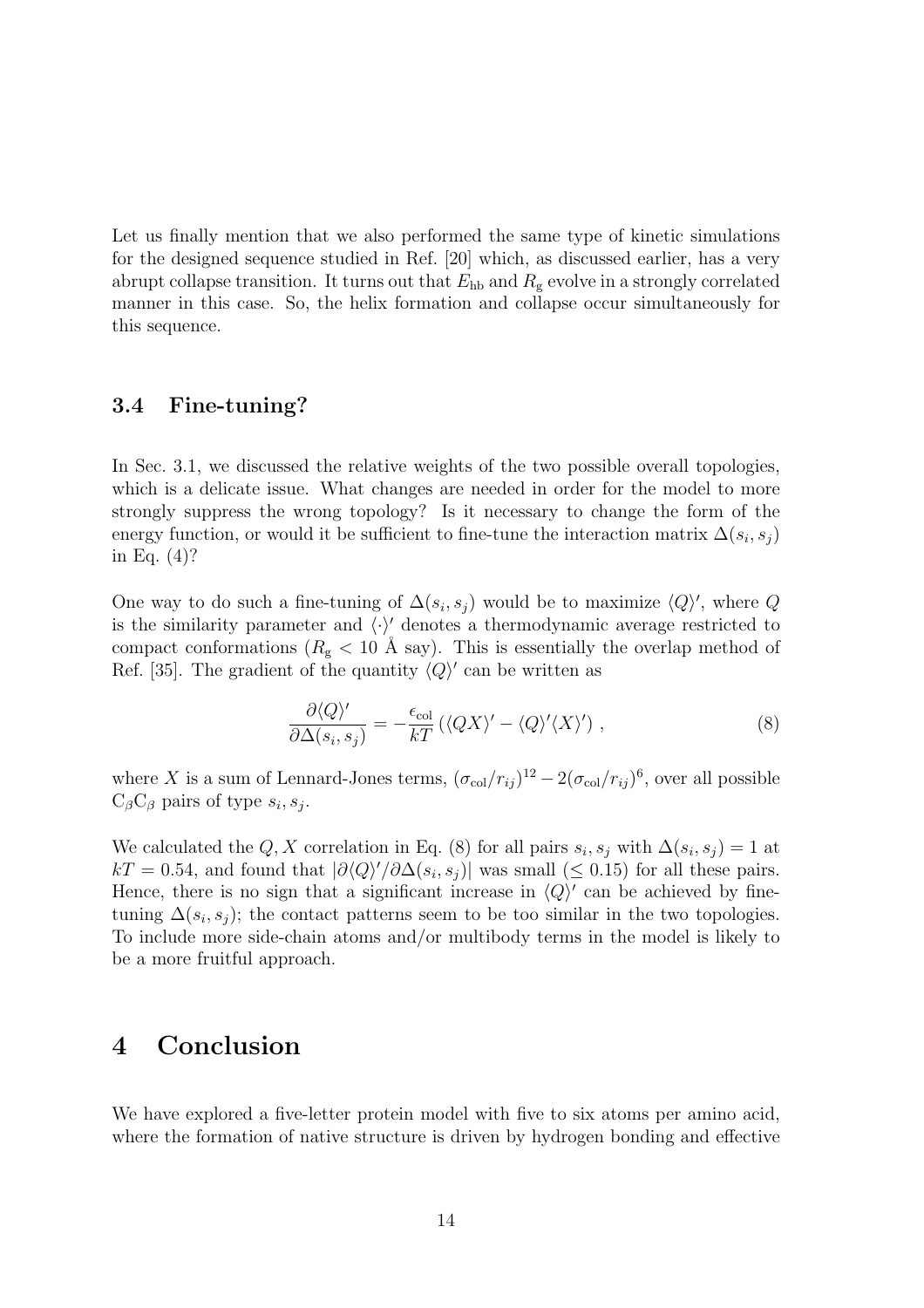hydrophobicity forces. This model, which does not follow the G $\bar{o}$  prescription, was tested on a small but real sequence, a three-helix-bundle fragment from protein A.

Using this model, the protein A sequence was found to collapse much more efficiently than random sequences with the same composition. In the collapsed phase, we found that the native topology dominates, although the suppression of the wrong three-helix-bundle topology is not strong. Energy minimization constrained to the thermodynamically favored topology gave a structure with an rmsd of 1.8 Å from the native structure.

In our kinetic simulations, the collapse was always at least as fast as helix formation, which is in sharp contrast with previous results for the same protein that were obtained using a Gō-like  $C_{\alpha}$  model [10]. A possible explanation for the conflicting conclusions is that the G $\bar{o}$  approximation makes the collapse artificially slow by ignoring a large fraction of the interactions driving the collapse. In our model, the conclusion that the helix formation is not faster than collapse seems unavoidable; if one tries to speed up the helix formation by increasing the strength of the hydrogen bonds, then the chain does not fold into a compact helical bundle.

The force field of our model was deliberately kept simple. In particular, the hydrophobicity potential was taken to be pairwise additive, with a simple structure for the interaction matrix  $\Delta(s_i, s_j)$  [see Eq. (5)]. In the future, it would be very interesting to look into the behavior of the model in the presence of multibody terms. A simpler alternative is to stick to the pairwise additive potential and fine-tune the parameters  $\Delta(s_i, s_j)$ . However, the calculations in this paper give no indication that there is much to be gained from such a fine-tuning.

## Acknowledgments

This work was in part supported by the Swedish Foundation for Strategic Research.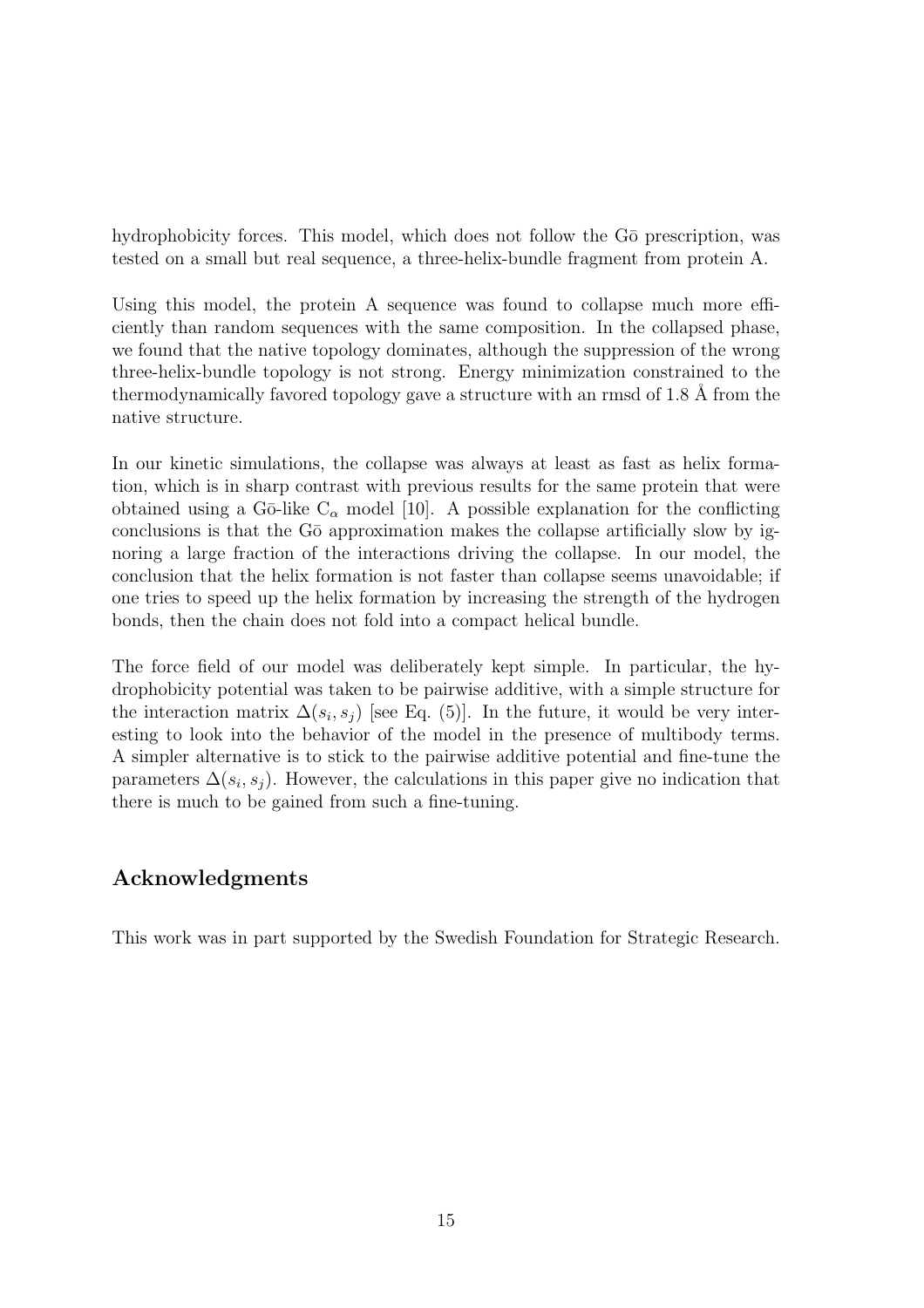# References

- [1] S˘ali A, Shakhnovich E, Karplus M. Kinetics of protein folding: A lattice model study of the requirements for folding to the native state. J. Mol. Biol. 1994 ; 235 : 1614–1636.
- [2] Bryngelson JD, Onuchic JN, Socci ND, Wolynes PG. Funnels, pathways, and the energy landscape of protein folding: A synthesis. Proteins Struct. Funct. Genet. 1995 ; 21 : 167–195.
- [3] Dill KA, Chan HS. From Levinthal to pathways to funnels. Nat. Struct. Biol. 1997 ; 4 : 10–19.
- [4] Klimov DK, Thirumalai D. Linking rates of folding in lattice models of proteins with underlying thermodynamic characteristics. J. Chem. Phys. 1998; 109:4119– 4125.
- [5] Nymeyer H, García AE, Onuchic JN. Folding funnels and frustration in off-lattice minimalist protein landscapes. Proc. Natl. Acad. Sci. USA 1998 ; 95 : 5921–5928.
- [6] Hao M-H, Scheraga HA. Theory of two-state cooperative folding of proteins. Acc. Chem. Res. 1998 ; 31 : 433–440.
- [7] Gō N, Taketomi H. Respective roles of short- and long-range interactions in protein folding. Proc. Natl. Acad. Sci. USA 1978 ; 75 : 559–563.
- [8] Zhou Y, Karplus M. Folding thermodynamics of a model three-helix-bundle protein. Proc. Natl. Acad. Sci. USA 1997 ; 94 : 14429–14432.
- [9] Shea J-E, Nochomovitz YD, Guo Z, Brooks CL III. Exploring the space of protein folding Hamiltonians: The balance of forces in a minimalist  $\beta$ -barrel model. J. Chem. Phys. 1998 ; 109 : 2895–2903.
- [10] Zhou Y, Karplus M. Interpreting the folding kinetics of helical proteins. Nature 1999 ; 401 : 400–403.
- [11] Shea J-E, Onuchic JN, Brooks CL III. Exploring the origins of topological frustration: Design of a minimally frustrated model of fragment B of protein A. Proc. Natl. Acad. Sci. USA 1999 ; 96 : 12512–12517.
- [12] Clementi C, Nymeyer H, Onuchic JN. Topological and energetic factors: What determines the structural details of the transition state ensemble and 'en-route' intermediates for protein folding? An investigation for small globular proteins. J. Mol. Biol. 2000 ; 298 : 937–953.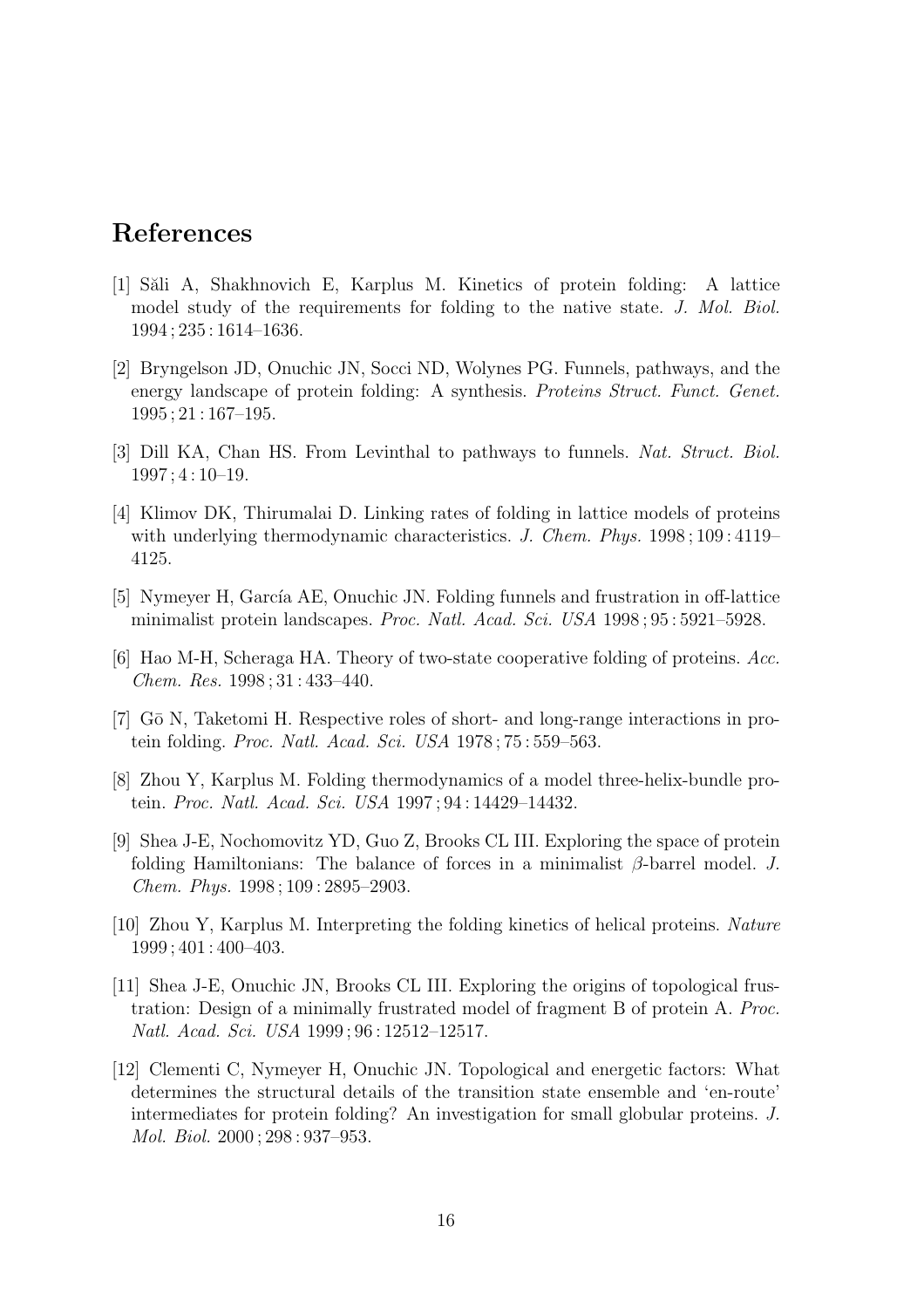- [13] Clementi C, Jennings PA, Onuchic JN. How native-state topology affects the folding of dihydrofolate reductase and interleukin-1β. Proc. Natl. Acad. Sci. USA 2000 ; 97 : 5871–5876.
- [14] Shimada J, Kussell EL, Shakhnovich EI. The folding thermodynamics and kinetics of crambin using an all-atom Monte Carlo simulation. J. Mol. Biol. 2001 ; 308 : 79–95.
- [15] Plaxco KW, Simons KT, Baker D. Contact order, transition state placement and the refolding rates of single domain proteins. J. Mol. Biol. 1998 ; 277 : 985–994.
- [16] Baker D. A surprising simplicity to protein folding. Nature 2000 ; 405 : 39–42.
- [17] Lee J, Liwo A, Scheraga HA. Energy-based de novo protein folding by conformational space annealing and an off-lattice united-residue force field: Application to the 10–55 fragment of staphylococcal protein A and to apo calbindin D9K. Proc. Natl. Acad. Sci. USA 1999 ; 96 : 2025–2030.
- [18] Pillardy J, Czaplewski C, Liwo A, Lee J, Ripoll DR, Kaźmierkiewicz R, Ołdziej S, Wedemeyer WJ, Gibson KD, Arnautova YA, Saunders J, Ye Y-J, Scheraga HA. Recent improvements in prediction of protein structure by global optimization of a potential energy function. Proc. Natl. Acad. Sci. USA 2000 ; 98 : 2329–2333.
- [19] Hardin C, Eastwood MP, Luthey-Schulten Z, Wolynes PG. Associative memory Hamiltonians for structure prediction without homology: alpha-helical proteins. Proc. Natl. Acad. Sci. USA 2000 ; 97 : 14235–14240.
- [20] Irbäck A, Sjunnesson F, Wallin S. Three-helix-bundle protein in a Ramachandran model. Proc. Natl. Acad. Sci. USA 2000 ; 97 : 13614–13618.
- [21] Gouda H, Torigoe H, Saito A, Sato M, Arata Y, Shimada I. Three-dimensional solution structure of the B domain of staphylococcal protein A: comparisons of the solution and crystal structures. Biochemistry 1992 ; 31 : 9665–9672.
- [22] Bottomley SP, Popplewell AG, Scawen M, Wan T, Sutton BJ, Gore MG. The stability and unfolding of an IgG binding protein based upon the B domain of protein A from Staphylococcus Aureus probed by tryptophan substitution and fluorescence spectroscopy. Protein Eng. 1994 ; 7 : 1463–1470.
- [23] Bai Y, Karimi A, Dyson HJ, Wright PE. Absence of a stable intermediate on the folding pathway of protein A. Protein Sci. 1997 ; 6 : 1449–1457.
- [24] Boczko EM, Brooks CL III. First-principles calculation of the folding free energy of a three-helix bundle protein. Science 1995 ; 269 : 393–396.